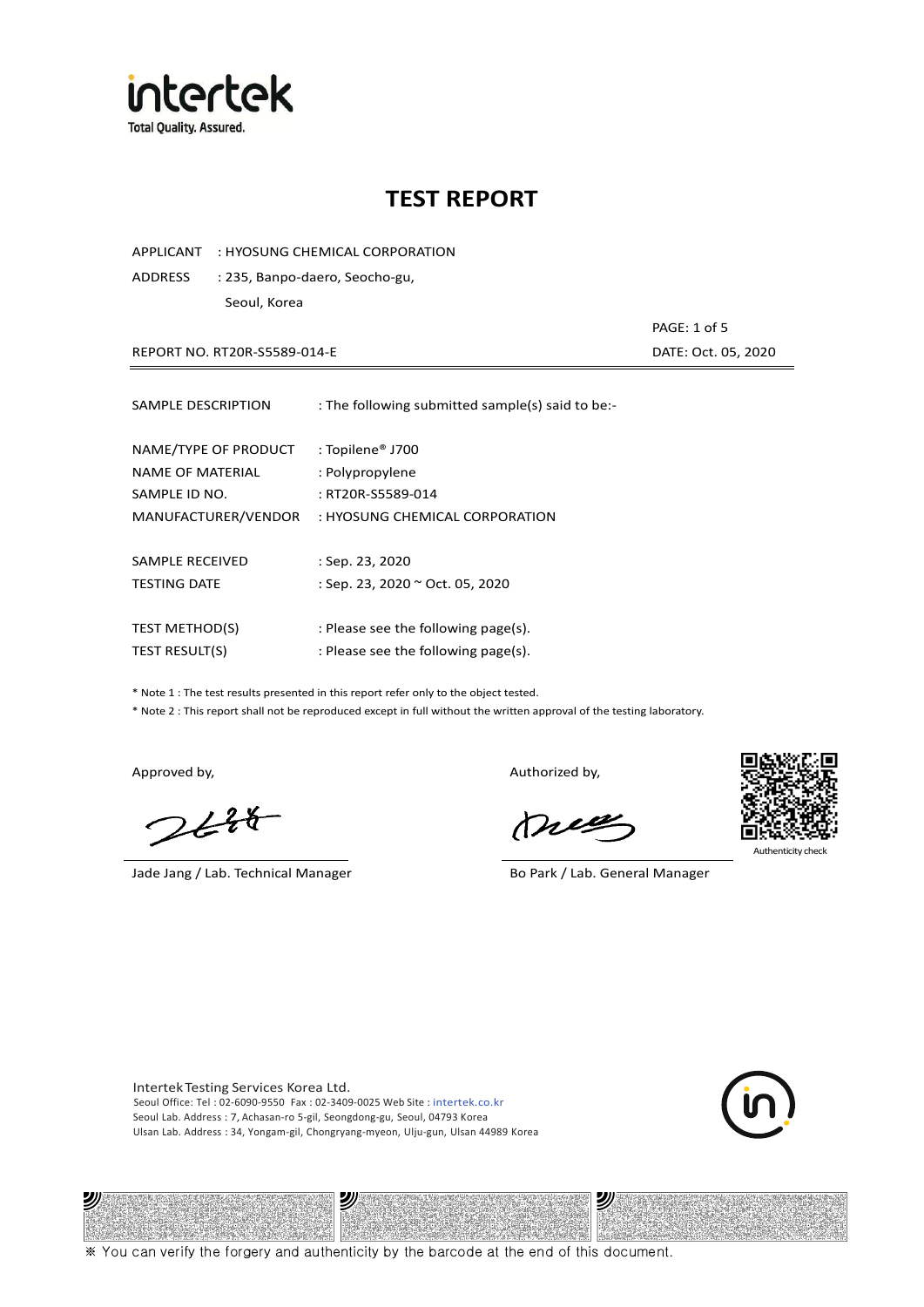

REPORT NO. RT20R-S5589-014-E DATE: Oct. 05, 2020

PAGE: 2 of 5

SAMPLE ID NO. : RT20R-S5589-014 SAMPLE DESCRIPTION : Topilene® J700

TEST ITEM TEST IN TEST METHOD NOLL RESULT Cadmium (Cd) ㎎/㎏ With reference to IEC 62321-5 Edition 1.0 : 2013, by acid digestion and determined by ICP-OES 0.5 N.D. Lead (Pb)  $\log/kg$   $\log kg$  and digestion and  $\log k$  superiority of  $\log k$  or  $\log k$  5  $\log k$  N.D. Mercury (Hg) ㎎/㎏ With reference to IEC 62321-4 Edition 1.0 : 2013, by acid digestion and determined by ICP-OES 2 N.D. Hexavalent Chromium (Cr<sup>6+</sup>) | mg/kg With reference to IEC 62321-7-2 Edition 1.0 : 2017, by alkaline/toluene digestion and determined by UV-VIS Spectrophotometer 8 N.D. Polybrominated Biphenyl (PBBs) Monobromobiphenyl ng/kg With reference to Pentabromobiphenyl mg/kg IEC 62321-6 Edition 1.0 : 2015, 5 N.D. Hexabromobiphenyl | <sub>mg/kg</sub> | by solvent extraction and | 5 | N.D. determined by GC/MS 5 N.D. Dibromobiphenyl ㎎/㎏ 5 N.D. Tribromobiphenyl and ma/kg 5 N.D. Tetrabromobiphenyl mg/kg N/ith reference to 5 N.D. Heptabromobiphenyl  $\log kq$  determined by GC/MS  $\vert$  5 N.D. Octabromobiphenyl ng/kg 5 N.D. Nonabromobiphenyl mg/kg 5 N.D. Decabromobiphenyl ng/kg 5 N.D. Polybrominated Diphenyl Ether (PBDEs) Monobromodiphenyl ether ng/kg With reference to Pentabromodiphenyl ether  $\parallel$  mg/kg  $\parallel$  IEC 62321-6 Edition 1.0 : 2015,  $\parallel$  5 N.D. by solvent extraction and determined by GC/MS 5 N.D. Dibromodiphenyl ether mg/kg<br>Tribromodiphenyl ether mg/kg<br>5 N.D. Tribromodiphenyl ether and ma/kg b and the state of the state of the state of the state of the state of the state of the state of the state of the state of the state of the state of the state of the state of the state of t Tetrabromodiphenyl ether | mg/kg With reference to 5 | N.D. Hexabromodiphenyl ether  $\vert$  mg/kg  $\vert$  by solvent extraction and  $\vert$  5 N.D. Heptabromodiphenyl ether ㎎/㎏ 5 N.D. Octabromodiphenyl ether ng/kg 1 mg/kg 5 N.D. Nonabromodiphenyl ether | mg/kg | 1999 5 N.D. Decabromodiphenyl ether  $\vert$  mg/kg  $\vert$  5 N.D.

Tested by : Jooyeon Lee, Seulgi Park, Jessica Kang

Notes : mg/kg = ppm = parts per million < = Less than

沙

N.D. = Not detected ( <MDL )

MDL = Method detection limit

Intertek Testing Services Korea Ltd. Seoul Office: Tel : 02-6090-9550 Fax : 02-3409-0025 Web Site : intertek.co.kr Seoul Lab. Address : 7, Achasan-ro 5-gil, Seongdong-gu, Seoul, 04793 Korea Ulsan Lab. Address : 34, Yongam-gil, Chongryang-myeon, Ulju-gun, Ulsan 44989 Korea

עי

沙

※ You can verify the forgery and authenticity by the barcode at the end of this document.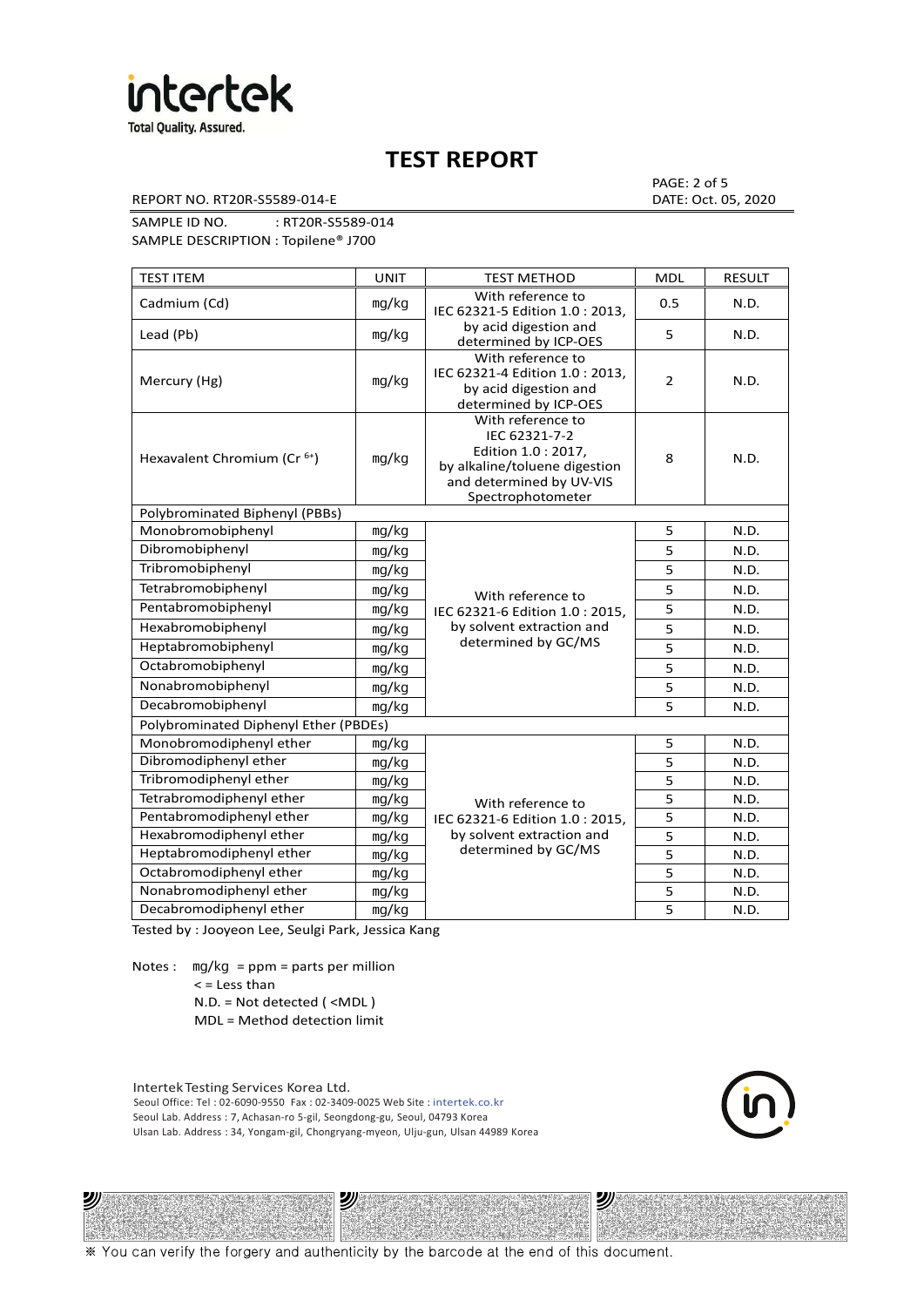

REPORT NO. RT20R-S5589-014-E DATE: Oct. 05, 2020

PAGE: 3 of 5

SAMPLE ID NO. : RT20R-S5589-014 SAMPLE DESCRIPTION : Topilene® J700

| <b>TEST ITEM</b>                     | CAS NO.       | <b>UNIT</b> | <b>TEST METHOD</b>                                      | <b>MDL</b> | <b>RESULT</b> |
|--------------------------------------|---------------|-------------|---------------------------------------------------------|------------|---------------|
| Dibutyl phthalate<br>(DBP)           | 84-74-2       | mg/kg       | With reference to<br>IEC 62321-8<br>Edition 1.0 : 2017, | 50         | N.D.          |
| Di(2-ethylhexyl) phthalate<br>(DEHP) | 117-81-7      | mg/kg       |                                                         | 50         | N.D.          |
| Benzyl butyl phthalate<br>(BBP)      | 85-68-7       | mg/kg       | by solvent extraction<br>and determined by<br>GC/MS     | 50         | N.D.          |
| Diisobutyl phthalate<br>(DIBP)       | $84 - 69 - 5$ | mg/kg       |                                                         | 50         | N.D.          |

Tested by : Jessica Kang

Notes :  $mq/kg = ppm = parts per million$  $<$  = Less than N.D. = Not detected ( <MDL ) MDL = Method detection limit

\* View of sample as received;-



Intertek Testing Services Korea Ltd. Seoul Office: Tel : 02-6090-9550 Fax : 02-3409-0025 Web Site : intertek.co.kr Seoul Lab. Address : 7, Achasan-ro 5-gil, Seongdong-gu, Seoul, 04793 Korea Ulsan Lab. Address : 34, Yongam-gil, Chongryang-myeon, Ulju-gun, Ulsan 44989 Korea

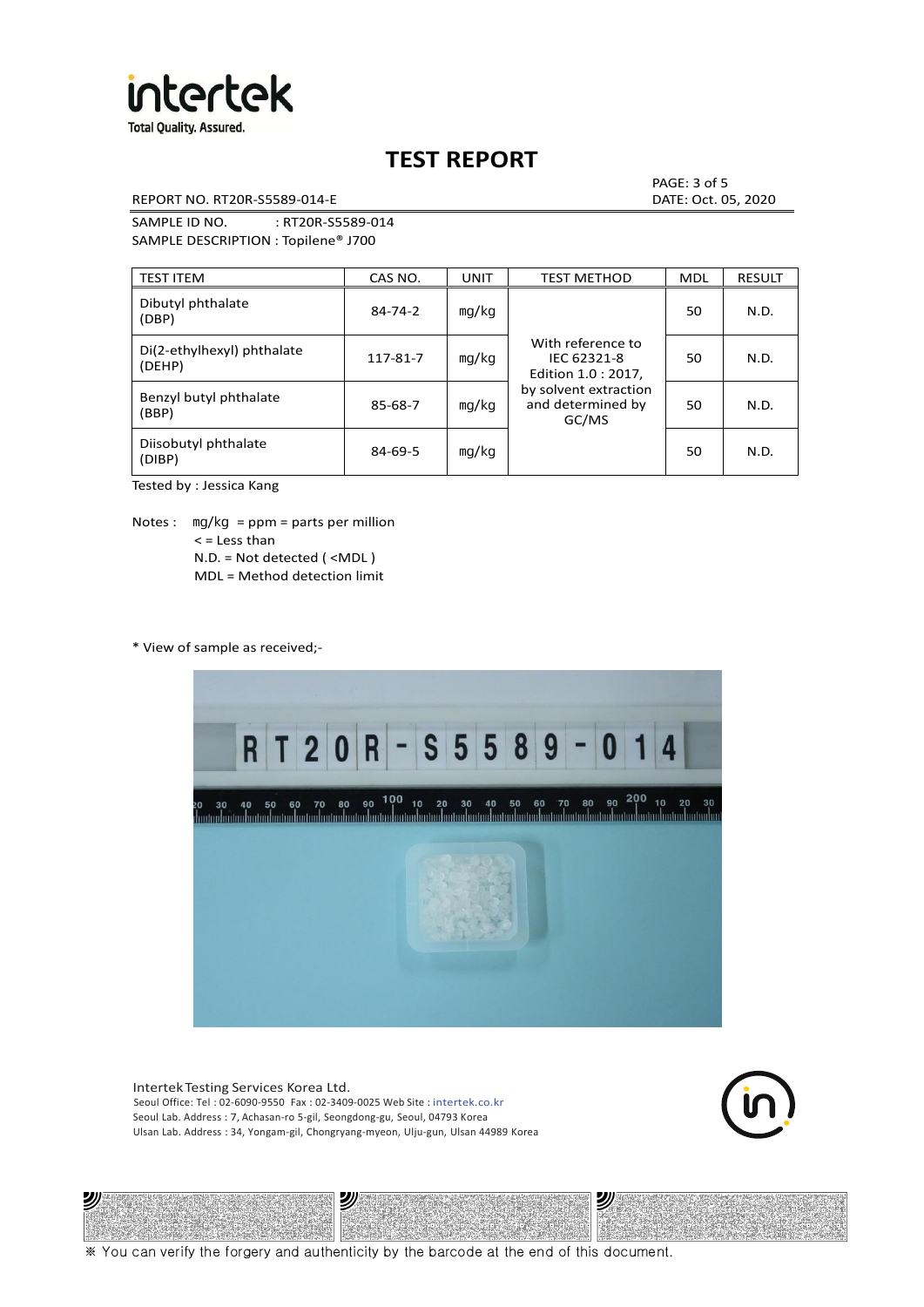

**Total Quality. Assured.** 

# **TEST REPORT**

REPORT NO. RT20R-S5589-014-E DATE: Oct. 05, 2020

PAGE: 4 of 5

SAMPLE ID NO. : RT20R-S5589-014 SAMPLE DESCRIPTION : Topilene® J700



| *1 : List of appropriate acid : |                                                                     |  |  |  |  |
|---------------------------------|---------------------------------------------------------------------|--|--|--|--|
| Material                        | Acid added for digestion                                            |  |  |  |  |
| <b>Polymers</b>                 | $HNO3$ , HCl, HF, H <sub>2</sub> O <sub>2</sub> , H3BO <sub>3</sub> |  |  |  |  |
| Metals                          | $HNO3$ , HCl, HF                                                    |  |  |  |  |
| Electronics                     | $HNO3$ , HCl, H <sub>2</sub> O <sub>2</sub> , HBF <sub>4</sub>      |  |  |  |  |

\*2 : The samples were dissolved totally by pre-conditioning method according to above flow chart.

Intertek Testing Services Korea Ltd. Seoul Office: Tel : 02-6090-9550 Fax : 02-3409-0025 Web Site : intertek.co.kr Seoul Lab. Address : 7, Achasan-ro 5-gil, Seongdong-gu, Seoul, 04793 Korea Ulsan Lab. Address : 34, Yongam-gil, Chongryang-myeon, Ulju-gun, Ulsan 44989 Korea

沙

沙



沙